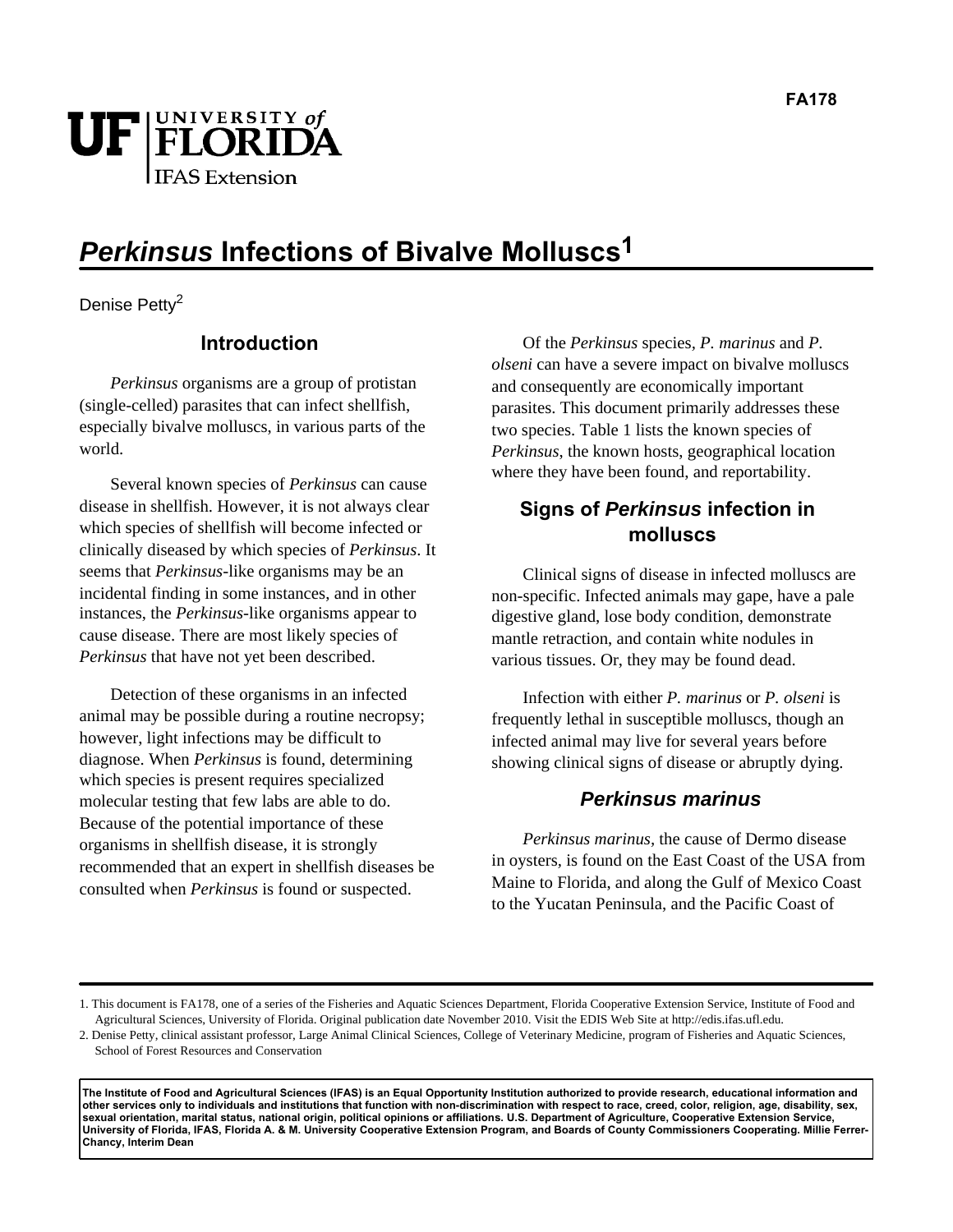Mexico. The recent northward range extension of *P. marinus* into Delaware Bay, New Jersey, Cape Cod and Maine, USA, is attributed to repeated introductions over several years in conjunction with recent increases in winter sea-surface temperatures.

*Perkinsus marinus* causes disease and mortality in the Eastern oyster *Crassostrea virginica,* a commonly cultured and wild-harvested food species. In some areas, up to 100% of *C. virginica* may be infected, and the resulting disease is usually fatal. The presence of this parasite can damage commercial fisheries and severely limits commercial production of the Eastern oyster.

The Pacific oyster *C. gigas*, the Asian oyster *C. ariakensis*, and the Mangrove oyster *C. rhizophorae*, as well as other oysters, can be infected with *P. marinus* but do not show signs of disease except under experimental conditions*.*

The hard clam *Mercenaria mercenaria*, another commonly cultured species, is not susceptible to infection with *P. marinus*. However, if hard clams are located near infected oysters, they may ingest *P. marinus* and act as a mechanical vector*.* Subsequent movement of these clams may introduce a different strain of *P. marinus* to a susceptible population of oysters.

#### **Perkinsus olseni**

*Perkinsus olseni* is a protistan parasite of many molluscs and was first identified in several species of the gastropod abalone *Haliotis* along the coast of Australia. Venerid clams are particularly susceptible to infection with *P. olseni*. Venerid clams are found around the world and include species such as the hard clam *Mercenaria mercenaria*, and the Manila clam *Venerupis philippinarum*. *P. olseni* is also associated with high mortalities of many bivalve molluscs, including the giant clams *Tridacna* spp. that are frequently kept in tropical reef aquaria.

*Perkinsus olseni* is primarily found throughout the Pacific Ocean, including Korea, Australia, New Zealand, Japan, China, Portugal, Spain, Italy, France, Viet Nam, Thailand, and Uruguay. To date, it has not been shown to cause disease in the hard clam *M.* 

*mercenaria* or the Eastern oyster *C. virginica* in North America.



**Figure 1.** Map of locations of species of Perkinsus

# **Other Perkinsus species of North American bivalves**

The soft shell clam *Mya arenaria* and Baltic clam *Macoma balthica*, found in Virginia and Maryland, are susceptible to infection with *Perkinsus chesapeaki*, and a *Perkinsus* species has been identified in the hard clam *M. mercenaria*. These two species of *Perkinsus* rarely cause severe disease or kill their host bivalves, however.

## **The life cycle of Perkinsus species**

All *Perkinsus* species have a similar life cycle consisting of multiple stages, all of which cause tissue damage in the mollusc and are infective (Figure 2).



Figure 2. Life cycle of Perkinsus within the bivalve mollusc: 1, trophozoite; 2, enlarged trophozoite; 3 & 4, dividing trophozoites, 5, mother cell filled with daughter trophozoites.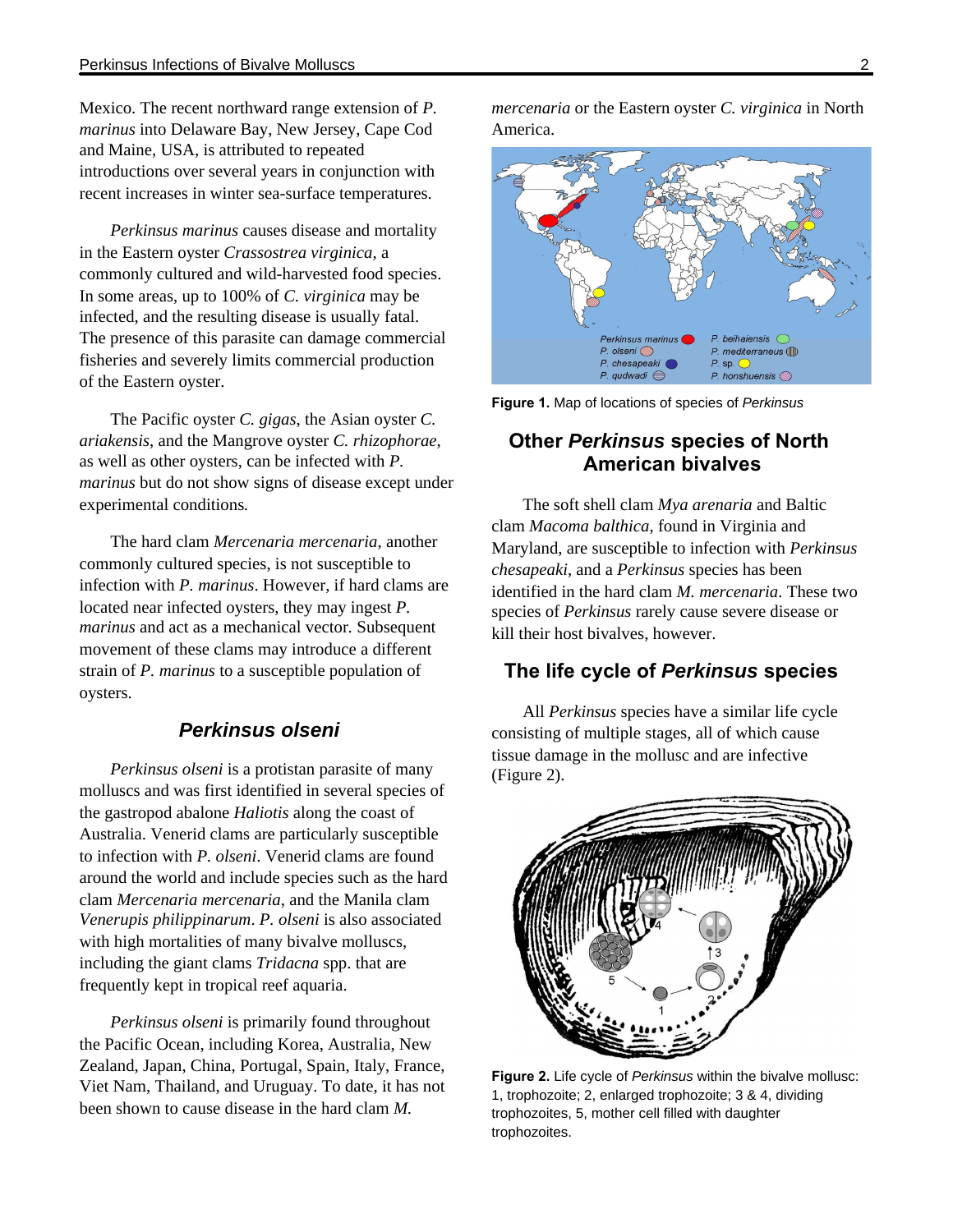The first stage is the zoospore. The zoospore is motile, which means that it can swim freely in the water by moving its two flagella. The host ingests the zoospore, which then becomes a trophozoite. The non-motile trophozoite multiplies in a vegetative form within the host tissue. *Perkinsus marinus* primarily infects hemocytes (the blood cells of the mollusc). In the infected tissue, trophozoites develop a large vacuole and a displaced nucleus. The infected cell is similar in appearance to a signet ring, and is called a signet ring cell. Mature trophozoites divide by successive binary fission resulting in the release of 8–16 immature trophozoites. These immature trophozoites may continue to infect the remaining tissues of the host, or they may be released into the water in the feces or when the host dies. As the infection spreads within the mollusc, the host tissues are severely damaged. In seawater, the trophozoite greatly enlarges, and goes through several developmental stages, culminating in the release of zoospores. The new zoospores use their flagella to swim to new hosts, and the cycle repeats.

#### **Transmission of Perkinsus species**

The parasite is spread directly from animal to animal and when susceptible animals ingest water containing *Perkinsus*. The degeneration of a dead infected mollusc releases many infective parasites. In contrast, live infected molluscs shed low numbers of parasites in their feces and pseudofeces. Infected molluscs should never be moved to an area with uninfected molluscs.

Proliferation of all *Perkinsus* species is correlated with warm summer water temperatures when pathogenicity and associated mortalities are highest. Water temperatures over 25°C (77°F) result in rapid increase in propagation of *P. marinus*. In animals infected with *P. olseni*, infection peaks when water temperatures are 15°C or warmer (59°F or warmer), and declines when water temperatures reach 10°C or cooler (50°F or cooler).

Salinity also affects both the intensity and incidence of *Perkinsus* infections. Though *P. marinus* can survive in host tissues at salinities less than 9 grams per liter  $(g/L)$ , it does not multiply in the host tissue and host mortality does not occur. However, *P.* 

*marinus* will multiply in host tissue at a salinity range of 9–12 g/L, and infections intensify when salinity rises above 12 g/L. Little is known about the effect of salinity on *P. olseni*, but research suggests this parasite thrives at a salinity of 25 g/L, and does not tolerate salinities of less than 15 g/L.

Consequently, high mortalities of *P. marinus*-infected oysters are commonly seen in the late summer months and in times of drought. Researchers have observed a higher intensity of infection associated with the stressors of spawning activity in molluscs in the late summer months.

Stressful conditions such as harvest and high stocking densities may increase the susceptibility of molluscs to infection.

#### **Diagnosis of Perkinsus species**

*Perkinsus* infections in molluscs cannot be diagnosed without specialized testing.

Wet mount examination of hemocytes from oysters infected with *P. marinus* or tissues containing nodules from molluscs infected with *P. olseni* may reveal spherical cells with an eccentric vacuole (signet ring appearance) or mature trophozoites within hemocytes. However, the absence of these forms of the parasites on wet mount examination does not mean the animal is not infected.

Histologic exam may reveal an inflammatory response (Figure 3) in association with the various stages of the parasite. This method is not conclusive for identifying *Perkinsus* infection, however, because the infected animal may have a low-intensity infection that is not easily detectable with histology.

A standard method for identification of infected molluscs is culture in Ray's fluid thioglycollate medium (FTM). After five to seven days of culture of affected host tissues in FTM, trophozoites enlarge to become hypnospores that are more easily seen after staining with Lugol's iodine (Figure 4).

 This method is effective for diagnosis of *Perkinsus* infection, but it does not distinguish between the different species of *Perkinsus*.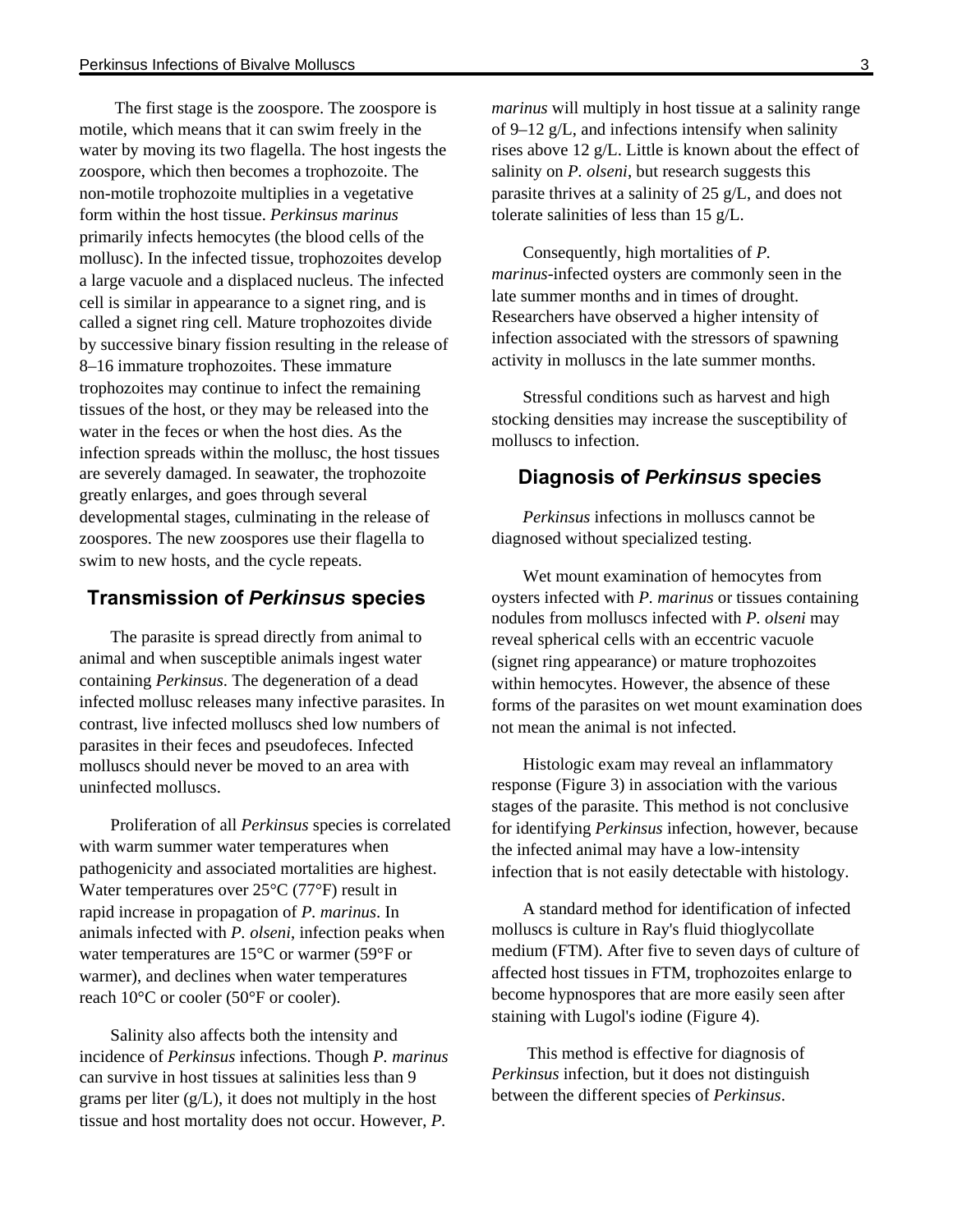

**Figure 3.** Left: Normal connective tissue of Eastern oyster Crassostrea virginica. Right: Connective tissue of infected oyster. Bar equals 20 microns, H & E stain, 400x magnification.



**Figure 4.** Hypnospores stained with Lugol's iodine after culture in Ray's fluid thioglycollate medium. 100x magnification. Photo by Tina Crosby.

Species identification requires polymerase chain reaction (PCR) testing, a molecular technique that utilizes specific DNA (gene) fragments.

## **Regulatory concerns**

The World Organisation for Animal Health (OIE) is the international authority for improving animal health, and as such designates, or lists, animal diseases of concern. Both *P. marinus* and *P. olseni* are OIE-listed disease agents. This means any mollusc diagnosed with *P. marinus* or *P. olseni* must be reported to the appropriate authorities. In the United States, that authority is the state veterinarian and the United States Department of Agriculture Animal and Plant Health Inspection Service (USDA-APHIS) area veterinarian in charge (AVIC).

In addition, many states require testing of bivalve molluscs for *Perkinsus* sp. and other

pathogens before they are moved across state lines. The office of the state veterinarian (a list can be found here:

http://www.usaha.org/StateAnimalHealthOfficials.pdf ) or the state department of natural resources should be contacted for current regulations. A list of state requirements (current in 2002) is available in the Proceedings of the Eastern United States Interstate Shellfish Seed Transport Workshop (see References section). Laboratory, state, national, and international guidelines for testing will determine the number of animals that need to be checked.

# **Treatment and disinfection of facilities that may be contaminated with Perkinsus species**

There is no treatment for molluscs infected with any of the *Perkinsus* species.

Mortalities may be decreased by correcting adverse environmental conditions and by reducing stocking density, but the animals that survive will still be infected and can carry the disease to naïve (uninfected) susceptible animals. State and/or federal authorities may require destruction of infected animals and disinfection of contaminated holding containers.

Research to develop a disease-resistant oyster has been promising, but expensive. Some New England states recommended managing infected oyster areas by removing infected oysters, but this practice has no significant impact, and it's possible that disease-resistant oysters may be removed in the process.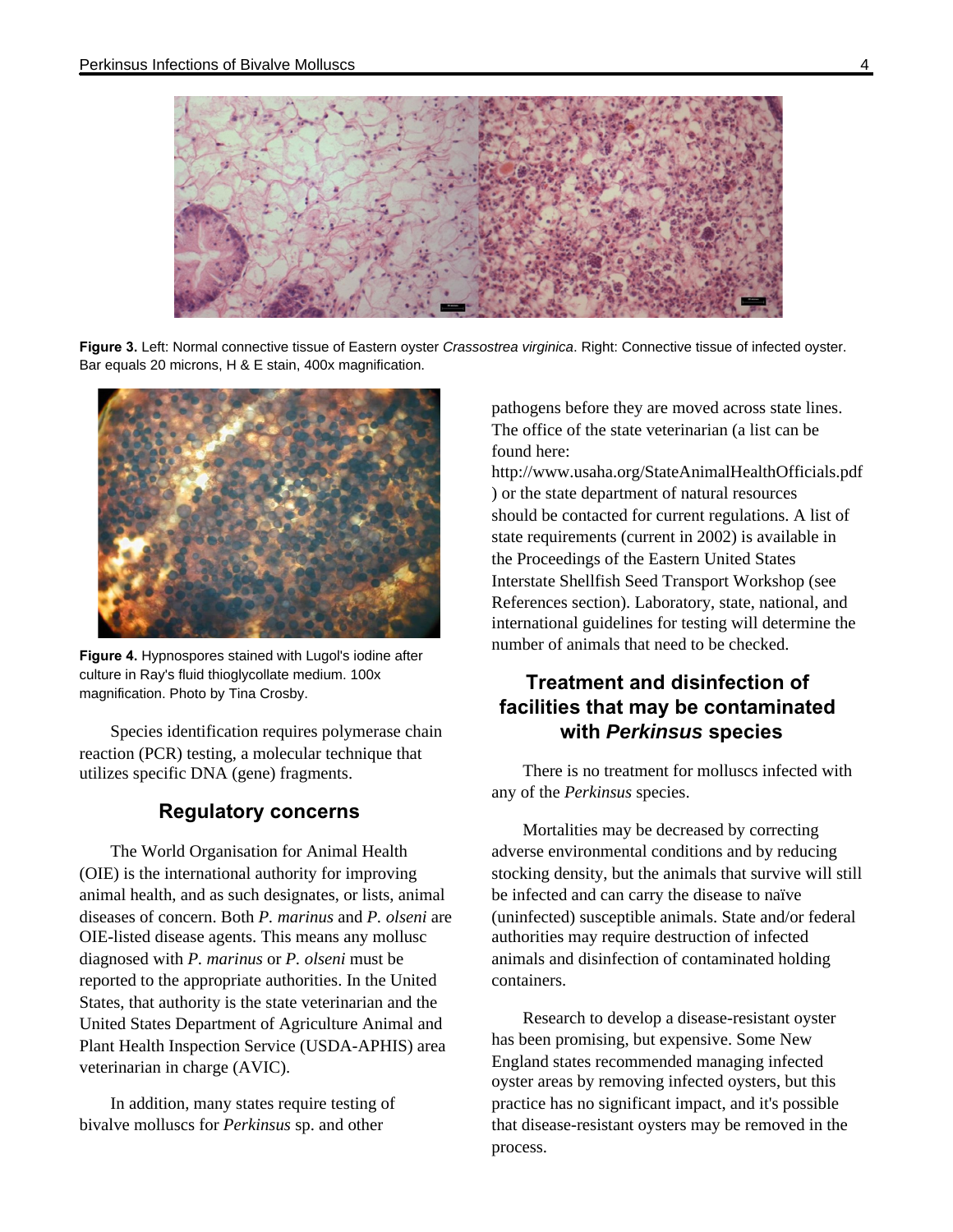*Perkinsus* species have a thick cell wall that helps them survive adverse conditions. The length of time *P. marinus* can survive outside its host is unknown, but some stages of *P. olseni* can survive outside the host for up to 129 days at 10°C. *P. olseni* can survive freezing when in host tissue for as long as 197 days, so tissues from any mollusc from the geographical region where *P. olseni* is found should not be disposed into open seawater.

Both *P. marinus* and *P. olseni* in seawater can be killed when exposed to freshwater at room temperature for 10 minutes; freshwater exposure will not have any effect on the parasites in host tissues. Chlorine at greater than 300 milligrams per liter (mg/L) is effective against both species. Ultraviolet light sterilization greater than 28,000 microwatts second per square centimeter  $(\mu Ws/cm^2)$  is effective against *P. marinus*, but 60,000 µWs/cm<sup>2</sup> is required to kill *P. olseni*.

#### **Food Safety**

The *Perkinsus* parasites are not infective to humans, thus *Perkinsus*-infected bivalve molluscs are safe for human consumption.

#### **Summary**

*Perkinsus marinus*, a protistan parasite, must be considered in mortalities of oysters from the eastern coast of the United States and the coast of the Gulf of Mexico. *Perkinsus olseni*, a related protistan parasite, must be considered in mortalities of bivalve molluscs and gastropods (such as abalone) from the Pacific Ocean.

*Perkinsus* parasites do not infect humans.

Culture of mollusc tissues in Ray's fluid thioglycollate medium should be performed in moribund and fresh dead animals. If the culture results are positive, identification of the *Perkinsus* species should be made using a PCR-based protocol. If the animals are infected with *P. marinus* or *P. olseni*, the state veterinarian and the USDA-APHIS AVIC should be informed immediately.

#### **References**

Bower, S. M. 2006. Synopsis of Infectious Diseases and Parasites of Commercially Exploited Shellfish: Perkinsus marinus ("Dermo" Disease) of Oysters. URL:

http://www.pac.dfo-mpo.gc.ca/science/speciesespeces/shellfish-coquillages/diseases-maladies/ pages/pmdoy-eng.htm

Bower, S. M. 2006. Synopsis of Infectious Diseases and Parasites of Commercially Exploited Shellfish: *Perkinsus* of Clams and Cockles. URL: http://www.pac.dfo-mpo.gc.ca/science/speciesespeces/shellfish-coquillages/diseases-maladies/ pages/perkincc-eng.htm

Coan, E. V., P. V. Scott, and F. R. Bernard. 2000. Bivalve Seashells of Western North America, Santa Barbara Museum of Natural History Monographs Number 2, pp.387–388.

Dana, James D.1883. *New Text-book of Geology.* Ivison, Blakeman & Company, New York.181 Retrieved September 30, 2009 from http://etc.usf.edu/clipart/23700/23759/ oyster\_23759.htm

Eastern United States Interstate Shellfish Seed Transport Workshop. 2002. URL: http://www.scseagrant.org/pdf\_files/ shellfish\_abstracts.pdf

Goggin, C. L. 1995. Effect of *Perkinsus olseni* (Protozoa, Apicomplexa) on the weight of *Tridacna crocea* (Mollusca, Bivalvia) from Lizard Island, Great Barrier Reef. *Aquaculture* 141, 25–30

Goggin, C. L. and R. J. G. Lester. 1987. Occurrence of *Perkinsus* species (Protozoa, Apicomplexa) in bivalves from the Great Barrier Reef. *Dis Aquat Org* 3, 113–117.

Leethochavalit, S., *et al*. (2004) Occurrence of *Perkinsus* sp. in undulated surf clams *Paphia undulata* from the Gulf of Thailand. *Dis Aquat Org* 60, 165–171.

Manual of Diagnostic Tests for Aquatic Diseases, 2009, World Animal Health Organization, URL: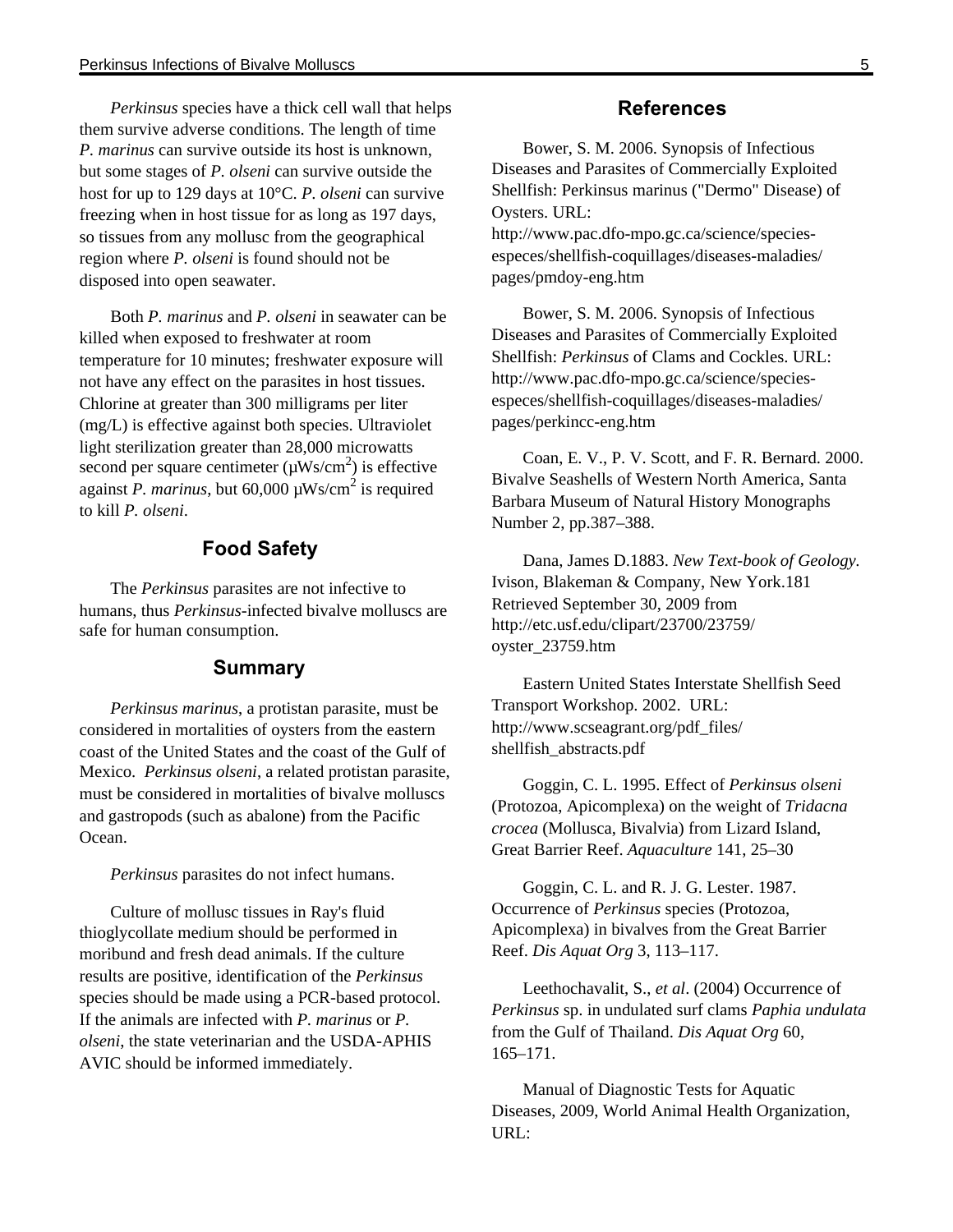http://www.oie.int/Eng/normes/fmanual/ 2.4.05\_P\_MARINUS.pdf, http://www.oie.int/eng/normes/fmanual/ 2.4.06\_P\_OLSENI.pdf

Park, K. I., T. T. Ngo, S. D. Choi, M. Cho, and K. S. Choi. 2006. Occurrence of *Perkinsus olseni* in the Venus clam *Protothaca jedoensis* in Korean waters. *J Invertebr Pathol* 93, 81–87.

Pecher, W.T., M. R. Alavi, E. J. Schott, J. A. Fernandez-Robledo, L. Roth, S. T. Berg, and G. R. Vasta. 2008. Assessment of the northern distribution range of selected *Perkinsus* species in eastern oysters (*Crassostrea virginica*) and hard clams (*Mercenaria mercenaria*) with the use of PCR-based detection assays. *J Parasitol* 94(2):410–422.

#### **Glossary**

Binary fission – a method of reproduction frequently employed by single celled organisms to divide into two similar cells

Flagella – hair-like structures used for locomotion by protistans (flagellum is singular form)

Hemocyte – a cell that is similar to the white blood cells

Histologic – the microscopic study of cellular anatomy

Hypnospore – thought to be a dormant stage in the life cycle of *Perkinsus* spp.

Invertebrate – an animal that lacks an internal skeleton

Motile – able to move independently

Parasite – an organism that lives on or in a host

Protistan – a single celled organism

Pseudofeces – food items that are rejected by the bivalve

Vacuole – a small space within a cell that may contain food, water, or waste